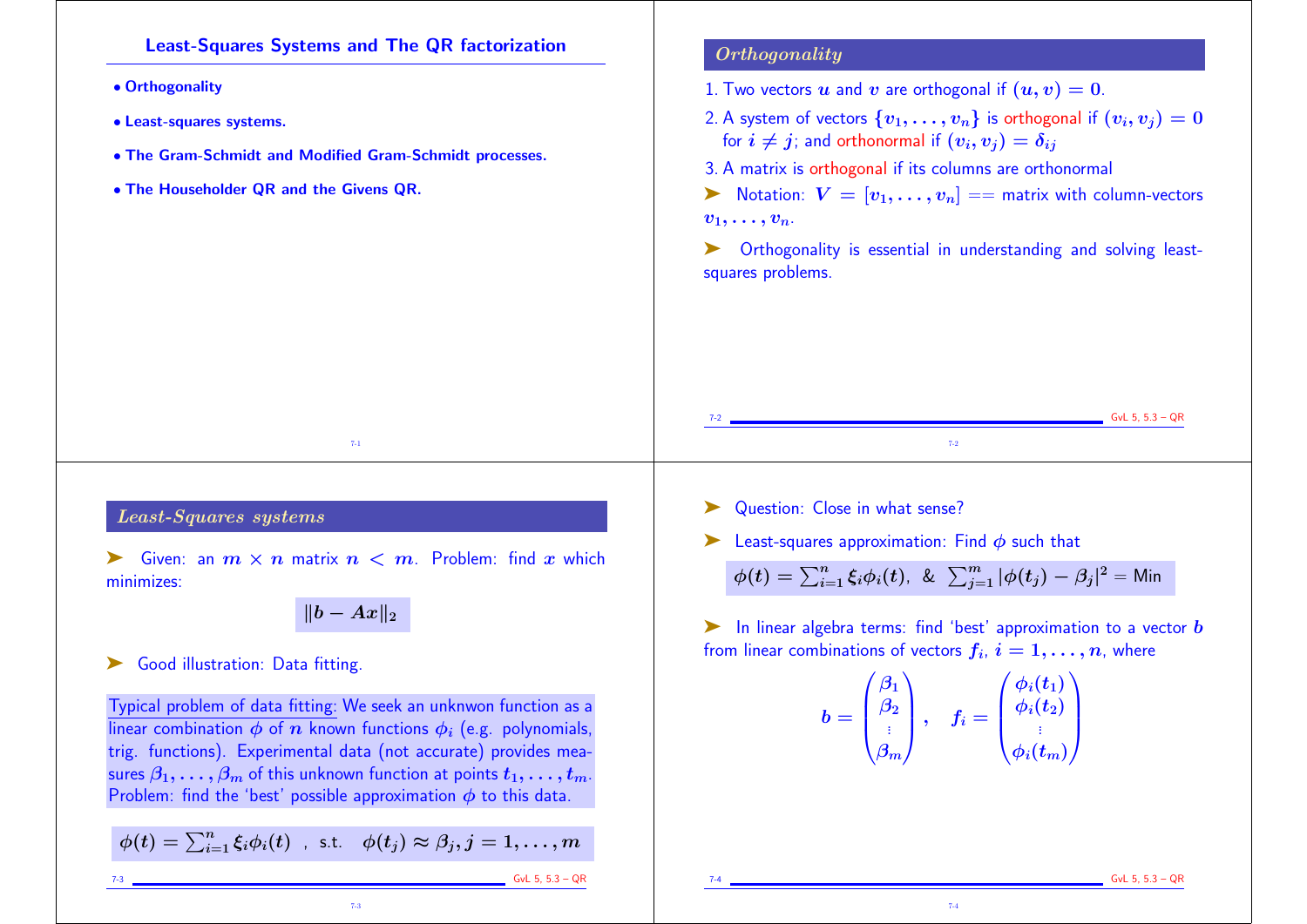$\triangleright$  We want to find  $x = {\xi_i}_{i=1,...,n}$  such that

$$
\left\|\sum_{i=1}^n \xi_i f_i - b\right\|_2 \quad \text{Minimum}
$$

**Define** 

$$
F=[f_1,f_2,\ldots,f_n],\quad x=\begin{pmatrix}\xi_1\\\vdots\\\xi_n\end{pmatrix}
$$

► We want to find x to minimize  $||b - F x||_2$ 

 $\triangleright$  This is a Least-squares linear system: F is  $m \times n$ , with  $m \geq n$ .

 $\sqrt{\mathbb{Z}_{D1}}$  Formulate the least-squares system for the problem of finding the polynomial of degree 2 that approximates a function  $f$  which satisfies  $f(-1) = -1$ ;  $f(0) = 1$ ;  $f(1) = 2$ ;  $f(2) = 0$ 

Solution:  $\phi_1(t) = 1; \quad \phi_2(t) = t; \quad \phi_2(t) = t^2;$ 

• Evaluate the  $\phi_i$ 's at points  $t_1 = -1; t_2 = 0; t_3 = 1; t_4 = 2$ :

$$
f_1=\begin{pmatrix}1\\1\\1\\1\end{pmatrix}\quad f_2=\begin{pmatrix}-1\\0\\1\\2\end{pmatrix}\quad f_3=\begin{pmatrix}1\\0\\1\\4\end{pmatrix}\quad\to\quad
$$

 $\blacktriangleright$  So the coefficients  $\xi_1,\xi_2,\xi_3$  of the polynomial  $\xi_1+\xi_2 t+\xi_3 t^2$ are the solution of the least-squares problem  $\min ||b - Fx||$  where:

$$
F = \begin{pmatrix} 1 & -1 & 1 \\ 1 & 0 & 0 \\ 1 & 1 & 1 \\ 1 & 2 & 4 \end{pmatrix} \quad b = \begin{pmatrix} -1 \\ 1 \\ 2 \\ 0 \end{pmatrix}
$$

 $\frac{1}{2}$  GvL 5, 5.3 – QR 7-5  $GvL$  5, 5.3 – QR 7-6

THEOREM. The vector  $x_*$  mininizes  $\psi(x) = \|b - Fx\|_2^2$  i  $\frac{2}{2}$  if and only if it is the solution of the normal equations:

 $\pmb{F}^T \pmb{F} x = \pmb{F}^T \pmb{b}$ 

*Proof:* Expand out the formula for  $\psi(x_* + \delta x)$ :

 $\psi(x_*+\delta x)=((b-Fx_*)-F\delta x)^T((b-Fx_*)-F\delta x)$  $=\psi(x_*)-2(F\delta x)^T(b-Fx_*)+(F\delta x)^T(F\delta x)$  $\mathcal{D} = \psi(x_*) - 2(\delta x)^T \big[\big[F^T(b-Fx_*)\big]\big]$  $-{\nabla}_x\psi$  $+ \left(F \delta x\right)^T\!\left(F \delta x\right)$  $|$ always  $\geq$ 0

Can see that  $\psi(x_* + \delta x) > \psi(x_*)$  for any  $\delta x$ , iff the boxed quantity [the gradient vector] is zero. Q.E.D.

7-7



Illustration of theorem:  $x^*$  is the best approximation to the vector  $b$  from the subspace  $\operatorname{span}\{F\}$  if and only if  $b-Fx^*$  is  $\perp$  to the whole subspace  $\operatorname{span}\{F\}$ . This in turn is equivalent to  $F^T(b-\tau)$  $Fx^* = 0$  Normal equations.

7-8

 $GvL$  5, 5.3 – QR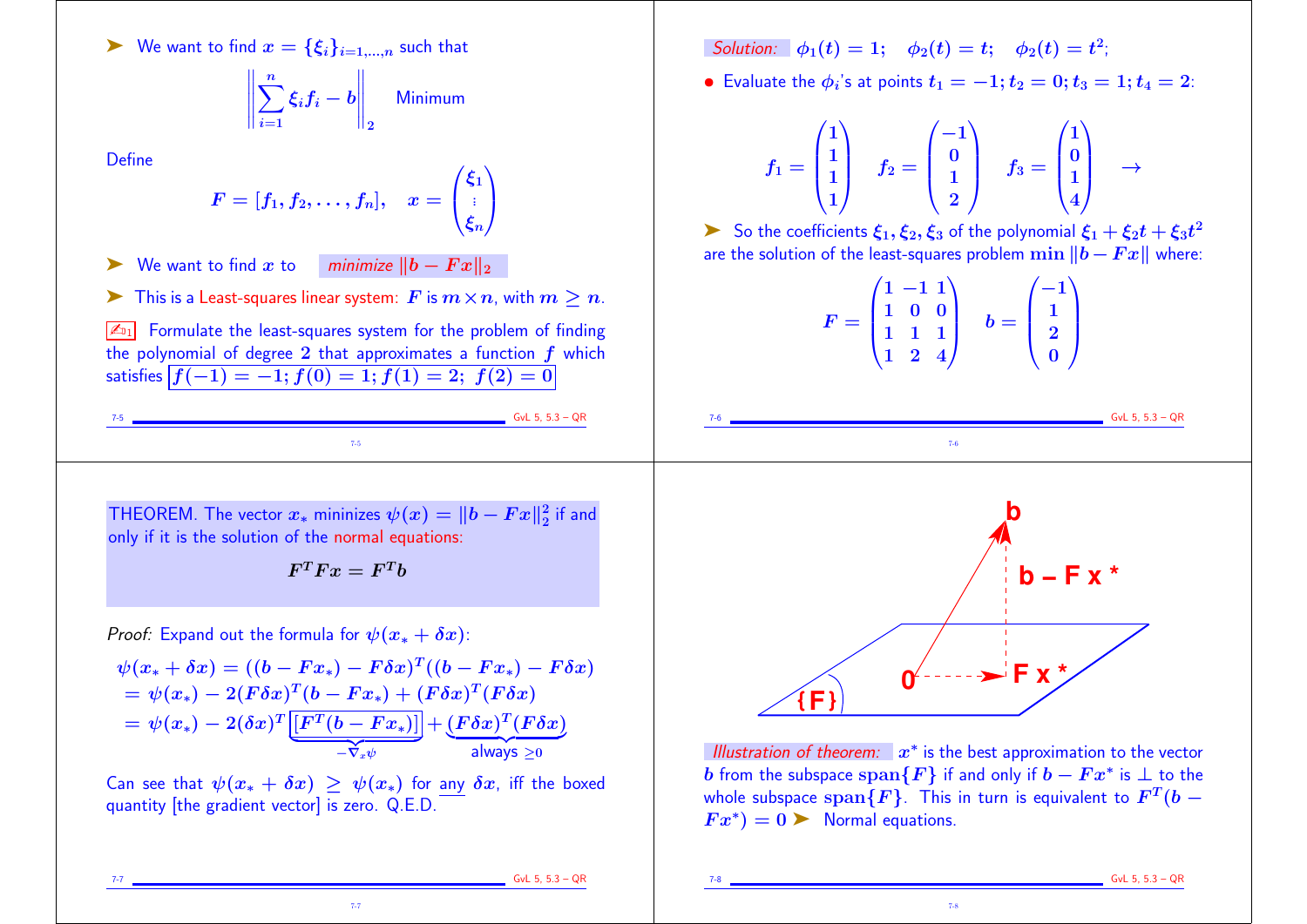

7-11

1) Approximations by polynomials of degree one:

$$
\blacktriangleright \ \ \phi_1(t) = 1, \phi_2(t) = t.
$$

$$
F = \begin{pmatrix} 1.0 & -1.0 \\ 1.0 & -0.5 \\ 1.0 & 0 \\ 1.0 & 0.5 \\ 1.0 & 1.0 \end{pmatrix} \qquad F^T F = \begin{pmatrix} 5.0 & 0 \\ 0 & 2.5 \\ -0.15 \end{pmatrix}
$$



 $0.5 -$ 

Problem with Normal Equations

 $\triangleright$  Condition number is high: if  $\vec{A}$  is square and non-singular, then

 $\kappa_2(A) = \|A\|_2 \cdot \|A^{-1}\|_2 = \sigma_{\max}/\sigma_{\min}$  $\kappa_2(A^TA) = \|A^TA\|_2 \cdot \|(A^TA)^{-1}\|_2 = (\sigma_{\max}/\sigma_{\min})^2$ 

Example: Let  $A = \begin{bmatrix} 1 & 1 \\ 1 & 1 \end{bmatrix}$  $\left(1\frac{1}{2} - \epsilon\right)$  $\epsilon$  0 1  $0 \epsilon$  1  $\sum_{i=1}^{n}$ .

$$
\sum \text{ Then } \kappa(A) = \sqrt{2}/\epsilon \text{, but } \kappa(A^T A) = 2\epsilon^{-2}.
$$

$$
\triangleright \quad fl(A^T A) = fl\begin{pmatrix} 1+\epsilon^2 & 1 & 0 \\ 1 & 1+\epsilon^2 & 0 \\ 0 & 0 & 2+\epsilon^2 \end{pmatrix} = \begin{pmatrix} 1 & 1 & 0 \\ 1 & 1 & 0 \\ 0 & 0 & 2 \end{pmatrix}
$$
  
is singular to working precision (if  $\epsilon < \underline{u}$ ).

7-12

 $\sum_{i=1}^{n}$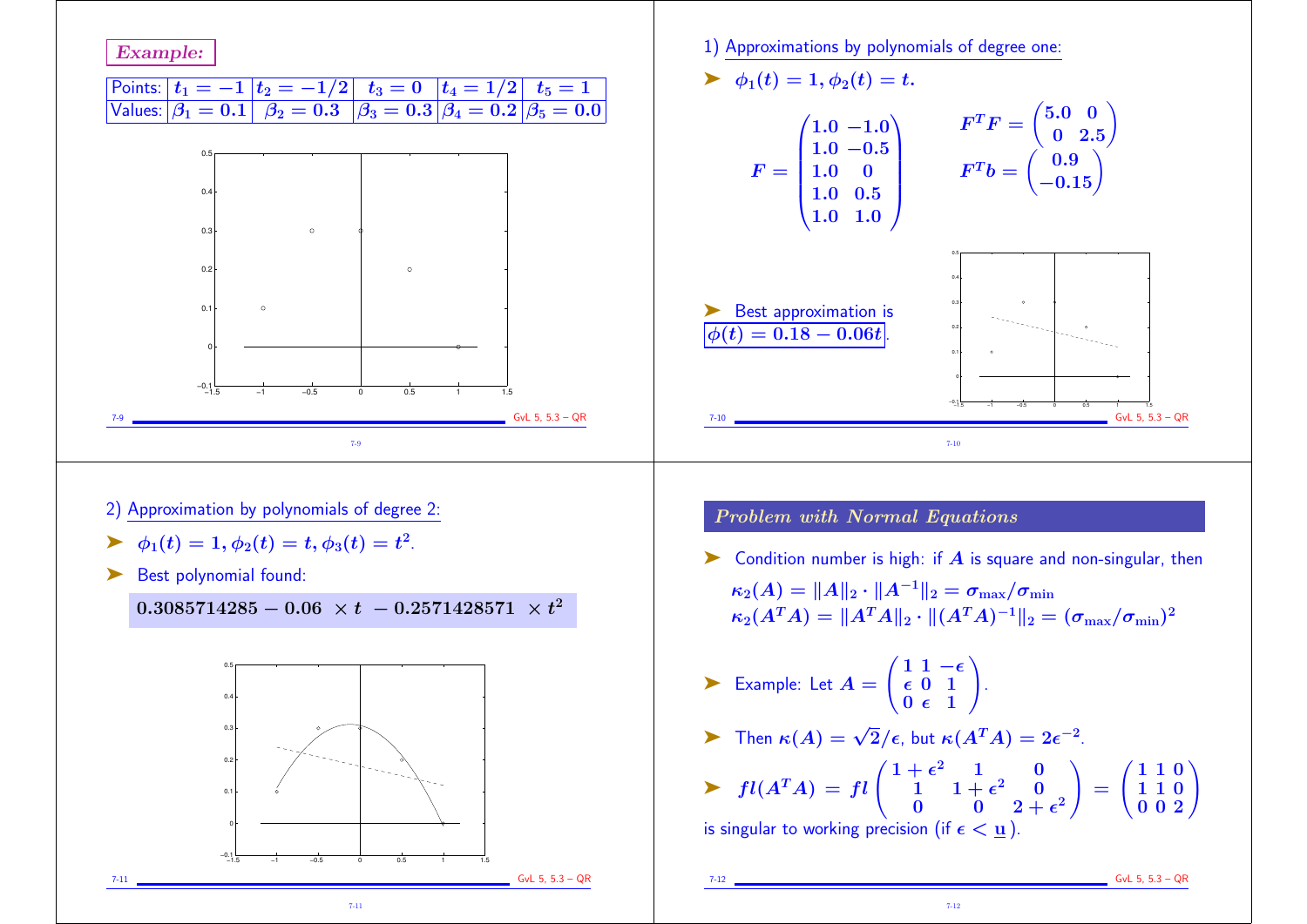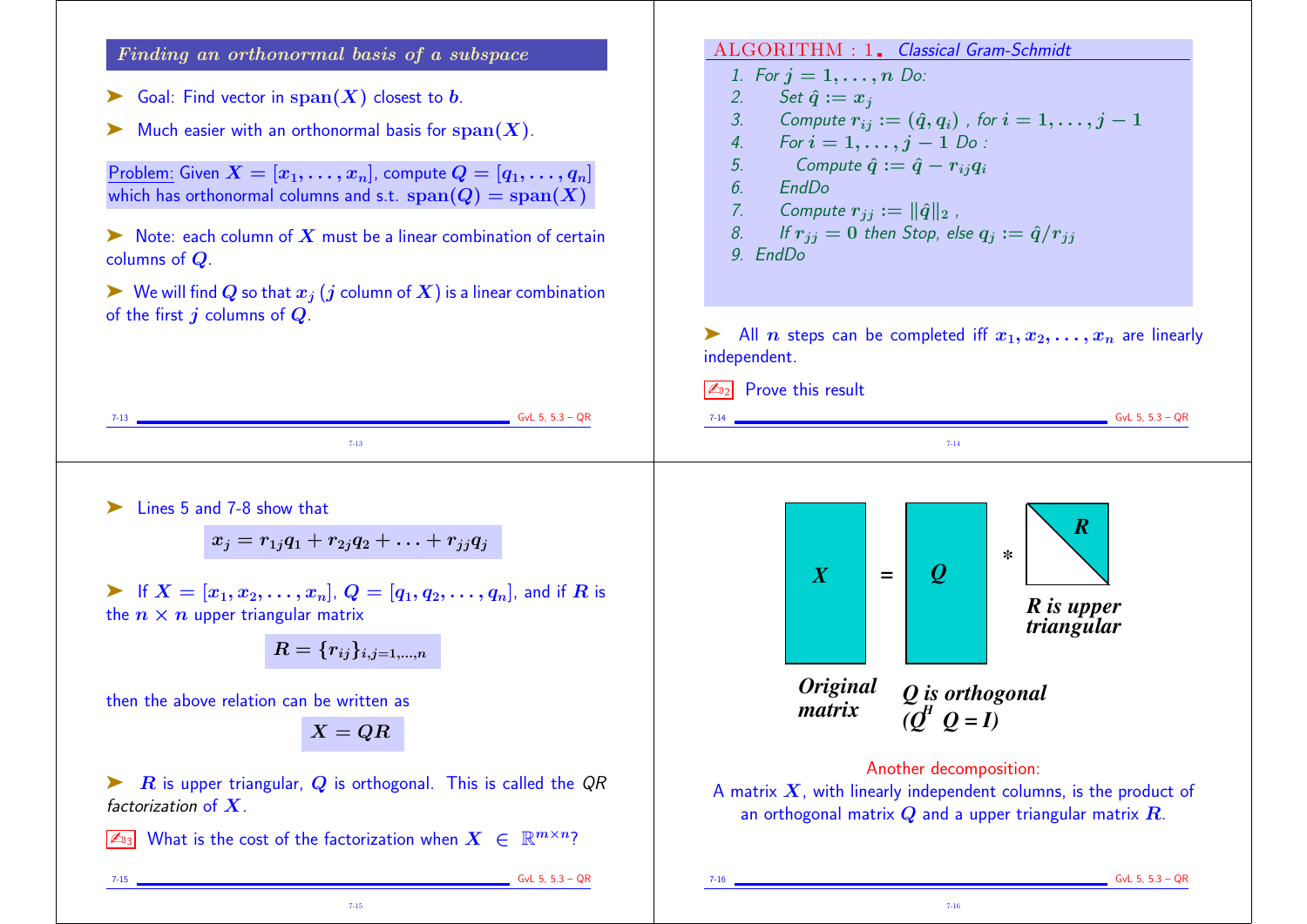## ➤ Better algorithm: Modified Gram-Schmidt.

| ALGORITHM : 2. Modified Gram-Schmidt<br>1. For $j = 1, , n$ Do:<br>2.<br>Define $\hat{q} := x_i$<br>3.<br>For $i = 1, , j - 1$ , Do:<br>4.<br>$r_{ij} := (\hat{q}, q_i)$<br>5.<br>$\hat{q} := \hat{q} - r_{ij}q_i$<br>EndDo<br>6.<br>Compute $r_{jj} := \ \hat{q}\ _{2}$ ,<br>7. | $\hat{q} := ORTH(\hat{q},q_i)$<br>where $\text{ORTH}(x, q)$ denotes the operation of orthogonalizing a<br>vector $x$ against a unit vector $q$ .                                 |
|----------------------------------------------------------------------------------------------------------------------------------------------------------------------------------------------------------------------------------------------------------------------------------|----------------------------------------------------------------------------------------------------------------------------------------------------------------------------------|
| If $r_{ij} = 0$ then Stop, else $q_j := \hat{q}/r_{ij}$<br>8.<br>9. EndDo<br>Only difference: inner product uses the accumulated subsum instead                                                                                                                                  | (x,q)<br>$\mathbf q$<br>Result of $z = ORTH(x, q)$                                                                                                                               |
| of original $\hat{q}$<br>GvL 5, $5.3 - QR$<br>$7 - 17$<br>$7 - 17$                                                                                                                                                                                                               | GvL 5, $5.3 - QR$<br>$7 - 18$                                                                                                                                                    |
| Modified Gram-Schmidt algorithm is much more stable than<br>classical Gram-Schmidt in general.                                                                                                                                                                                   | An equivalent version:<br>ALGORITHM : 3. Modified Gram-Schmidt - 2 -                                                                                                             |
| Suppose MGS is applied to $A$ yielding computed matrices $\hat{Q}$ and<br>$\hat{R}$ . Then there are constants $c_i$ (depending on $(m, n)$ ) such that<br>$\ A+E_1=\hat Q\hat R\ \ \ \ \ E_1\ _2\leq c_1\,\underline{\mathrm{u}}\,\,\ A\ _2.$                                   | 0. Set $\hat{Q} := X$<br>1. For $i = 1, , n$ Do:<br>Compute $r_{ii} :=   \hat{q}_i  _2$ ,<br>2.<br>If $r_{ii} = 0$ then Stop, else $q_i := \hat{q}_i / r_{ii}$<br>3 <sub>l</sub> |
| $\ \hat{Q}^T\hat{Q}-I\ _2 \leq c_2 \leq \kappa_2(A) + O((\underline{u}\kappa_2(A))^2)$<br>for a certain perturbation matrix $E_1$ , and there exists an orthonor-<br>mal matrix $Q$ such that                                                                                    | 4. For $j = i + 1, , n$ , Do:<br>5. $r_{ij} := (\hat{q}_j, q_i)$<br>6.<br>$\hat{q}_i := \hat{q}_i - r_{ij}q_i$<br>7 <sup>1</sup><br>EndDo                                        |
|                                                                                                                                                                                                                                                                                  |                                                                                                                                                                                  |

The operations in lines 4 and 5 can be written as

**College** 

7-19 GvL 5, 5.3 – QR

7-19

7-20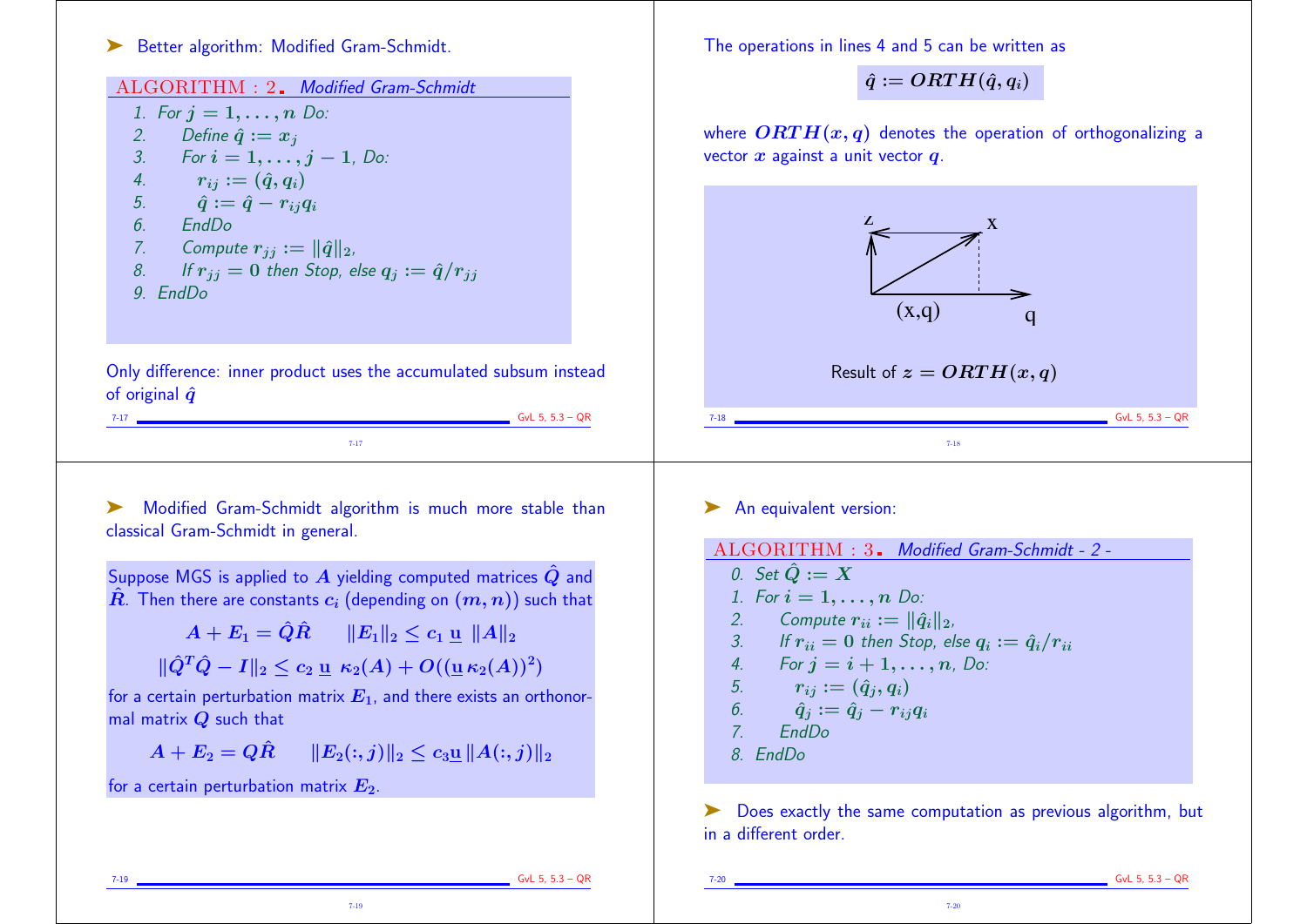